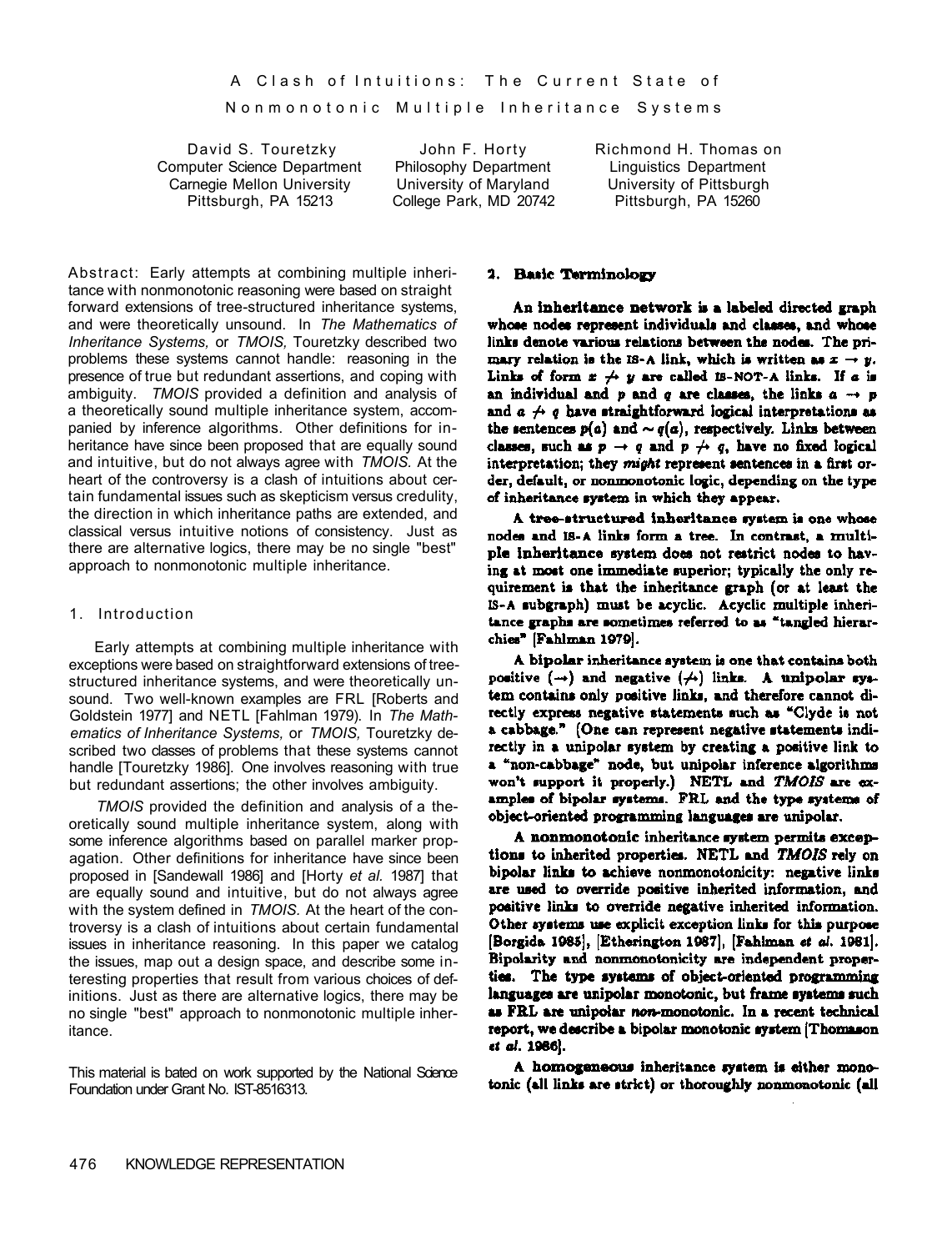links are defeasible.) Heterogeneous inheritance systems have also been proposed, e.g., in [Etherington 1987]; these would contain a mixture of strict and defeasible links. In this paper we are concerned with bipolar, nonmonotonic, homogeneous multiple inheritance systems, which we feel are the most interesting homogeneous class. Heterogeneous systems are not yet well understood, and are not considered here.

The theory of an inheritance network is a fixedpoint consisting of paths of form  $x_1 \rightarrow \ldots \rightarrow x_n$  or  $x_1 \rightarrow \ldots \rightarrow$  $x_{n-1} \nrightarrow x_n$  which are generated by inference rules. (This definition relies on the fact that, due to the nature of the inference rules,  $\leftrightarrow$  may appear only as the last link of a path.) Inference rules derive new paths from existing ones, starting with the paths of length 2 that are the links of the net. A fixedpoint of a nonmonotonic network is called an extension rather than a theory, because theories are assumed to be deductive and therefore unique. Nonmonotonic inference is not purely deductive; nonmonotonic nets may have multiple extensions.

The set of conclusions associated with an extension is the set of statements of form  $x_1 \rightarrow x_n$  if the extension contains a path of form  $x_1 \rightarrow \ldots \rightarrow x_n$ , or  $x_1 \not\rightarrow x_n$  if the extension contains a path of form  $x_1 \rightarrow \ldots \rightarrow x_{n-1} \not\rightarrow x_n$ . It is possible for two distinct extensions to be associated with the same set of conclusions, if they arrive at those conclusions through different inference paths.

#### 3. Shortest Path Reasoners

In the past, multiple inheritance systems have usually been defined informally, e.g., by specifying a procedure for traversing an inheritance graph in response to a query. These reasoners, which use either breadth-first or depthfirst searches, are called shortest path reasoners, because the answer they return is always the one with the shortest inference path from the starting node. A typical example is NETL, which was designed in conjunction with special parallel hardware that could perform breadth-first searches quickly.

Shortest path algorithms are efficient, and they are provably correct for tree-structured inheritance systems with or without exceptions. They are also appropriate for multiple inheritance systems that do not admit exceptions. However, when multiple inheritance is combined with exceptions, the definition of correct inheritance reasoning becomes much more complex. Although it is still unknown whether there is a single "best" reasoning strategy for multiple inheritance with exceptions, the following two problems clearly eliminate shortest path reasoning as a candidate.

#### 3.1. Reasoning With Redundant Statements

Figure 1 illustrates the problem of reasoning in a net containing true but redundant statements, which can only occur in a multiple inheritance system. Clyde is an elephant and elephants are gray, but Clyde is also a royal



Figure 1: A network with a redundant link.

elephant, and royal elephants are not gray. The redundant IS-A link from Clyde to elephant causes problems for simple-minded inference algorithms because in the presence of such links inheritance paths are no longer independent. In particular, shortest path reasoning algorithms no longer apply.

The intuition underlying inheritance with exceptions is that claims about subclasses are more specific, and so can incorporate information about exceptional cases. Therefore, subclasses should be allowed to override superclasses. Clyde is not gray because royal elephants aren't gray; the information from royal elephant overides the information from elephant despite the presence of a direct redundant link from Clyde to elephant.

## 3.2. Reasoning in the Presence of Ambiguity

Figure 2 illustrates the problem of reasoning in the presence of ambiguity. This familiar example is known as the Nixon diamond. Quakers are typically pacifists while Republicans typically are not. Nixon is both a Quaker and a Republican. Is he a pacifist or isn't he? One might choose to draw no conclusion, or one might generate two extensions as *TMOIS* does, with Nixon being a pacifist in one and a non-pacifist in the other. The crucial point is that the ambiguity must be recognized.

Simple depth-first search algorithms, which work perfectly well for tree-structured networks, have no way to recognize the ambiguities that can arise in multiple inheritance situations. Shortest path reasoners will either choose one of the two possible conclusions about Nixon arbitrarily, or else report that both conclusions are true at the same time, i.e., that Nixon simultaneously is and is not a pacifist. Neither behavior is theoretically sound. The inability to recognize ambiguity is another reason why shortest path algorithms are unacceptable for reasoning about situations involving nonmonotonic multiple inheritance.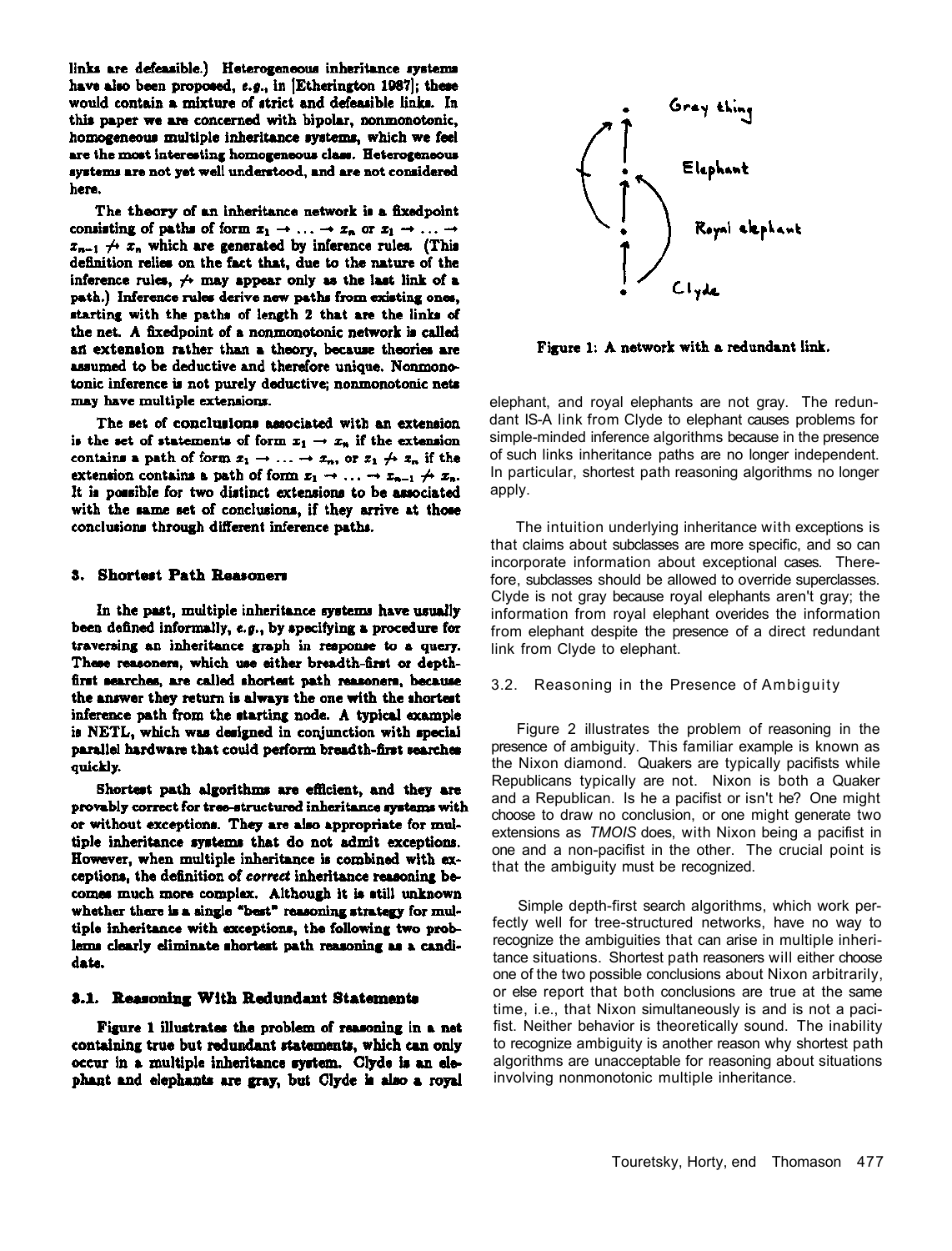

Figure 2: The Nixon diamond is the canonical example of an ambiguous net.

#### 4. A Clash of Intuitions

The two problems described in section 3 were solved in TMOIS by introducing a measure called the inferential distance ordering as a replacement for path length. The precise definition of inferential distance is highly technical, but it essentially states that an inference path  $A \rightarrow \ldots \rightarrow$  $B \nrightarrow P$  should preempt a path  $A \rightarrow \ldots \rightarrow C \rightarrow P$  iff there is a path  $A \rightarrow \ldots \rightarrow B \rightarrow \ldots \rightarrow C$  establishing for A that B is a subclass of C.

Although inferential distance is important for distinguishing inheritance systems from other nonmontonic reasoning systems such as default logic [Touretzky 1984], it does not by itself yield a unique definition of nonmonotonic multiple inheritance. There are a number of other choices to be made. Touretzky built into *TMOIS* certain assumptions about reasoning that other investigators, approaching inheritance with a different set of intuitions, may not share. In the remainder of this section we describe four areas in which intuitions have clashed. It should be stressed that all of these systems treat redundancy and ambiguity in the correct way, and appear both theoretically sound and intuitively appealing. Nonetheless, we will describe cases in which they give conflicting results.

#### 4.1. Skeptical vs. Credulous Reasoning

A skeptical reasoner refuses to draw conclusions in ambiguous situations. $1$  A skeptical reasoner would therefore offer no opinion as to whether Nixon was or was not a pacifist. Credulous reasoners, on the other hand, try to conclude as much as possible. To avoid inconsistency, a credulous reasoner must generate multiple extensions so that contradictory conclusions can be isolated from one another. *TMOIS* describes such a reasoner. In one of the two credulous extensions of figure 2 the inference path NIXON —. QUAKER —> PACIFIST is admissible; in the other, the path NIXON REPUBLICAN  $\leftrightarrow$  PACIFIST is admissible.



Figure 3: Cascaded ambiguities.

Since skeptical reasoning always generates a unique extension, there is no need to consider sets of extensions. We expect skeptical reasoning algorithms to be simpler and more efficient than credulous ones; in our investigations so far, this has indeed been the case. On the other hand, one advantage of credulity is that after generating all permissible extensions they can be examined for interesting properties.

Skeptical inheritance as defined in [Horty *et al.* 1987] is not equivalent to taking the intersection of all credulous extensions. One reason is that, in the presence of multiple ambiguities, skeptical inference may permit certain paths that are not permitted in all credulous extensions. Consider figure 3. Nixon's pacifism is ambiguous here, and consequently, so are his feelings about the military. But a simple skeptical reasoner would not recognize the second ambiguity. The reason is that since it is ambiguous whether or not Nixon is a pacifist, there are no valid paths from Nixon to pacifist to anti-military in the skeptical extension. Therefore the path from Nixon to football fan to not-anti-military is unopposed, so one may conclude that Nixon is not anti-military. This is the approach recommended in [Horty *tt al.* 1987].

It might be preferable for ambiguity to be propagated from pacifist to anti-military, based on the following argument: we are reserving judgement about whether Nixon is a pacifist or not, but conceivably he could be one. In that case he could conceivably be anti-military. Being a football fan he could also conceivably be not anti-military, so we should reserve judgement on whether he is anti-military.

An ambiguity-propagating version of skepticism would be more compatible with credulous reasoning, in that the skeptic never draws conclusions about matters that would be decided differently in different credulous extensions. The goal of ambiguity-propagating skepticism is to produce a

<sup>&</sup>lt;sup>1</sup>This was the attitude toward reasoning of the first philosophical skeptics; they refused to draw a conclusion in cases in which any reason could be produced for the opposite conclusion.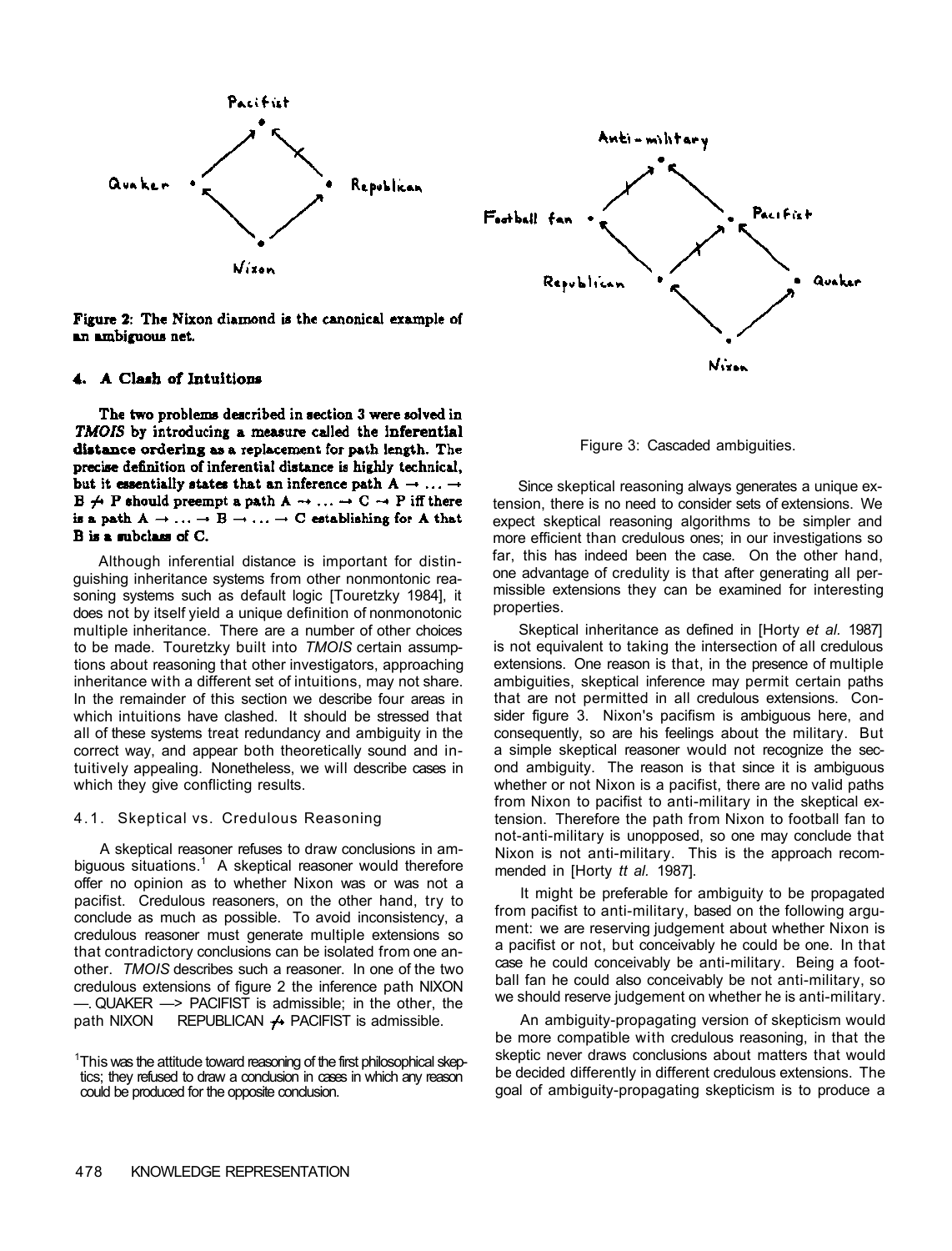single extension whose conclusions are consistent with the intersection of all credulous extensions. It is not yet known whether this can be done without computing all the credulous extensions.

# 4.2. Upward vs. Downward View of Reasoning

The most common intuitive model of inheritance has properties flowing downward from classes to their subclasses and instances—though the flow can be interrupted by an exception. This downward view is the one promoted in *TMOIS* and, informally, in FRL and NETL. An opposing view of inheritance has inference working upwards. This conception, which is explicitly chosen in [Horty *et al.* 1987], stresses arguments (or proof sequences), and imagines them being constructed from the bottom up. $3$  The upward and downward views aren't always compatible, as the following two examples illustrate.

#### 4.2.1. Coupling in Downward Reasoners

Figure 4 demonstrates an important difference between upward and downward credulous reasoners. (In this section we consider only credulous reasoners; the skeptical approach would generate a single extension with no interesting conclusions about A or B.) A downward credulous reasoner produces two extensions from figure 4, due to the ambiguity about whether B's are E's. One extension contains  $B \rightarrow C \rightarrow E$  and  $A \rightarrow B \rightarrow C \rightarrow E$  while the other contains  $B \rightarrow D \rightarrow E$  and  $A \rightarrow B \rightarrow D \rightarrow E$ . Notice that in each extension, the conclusion about A's being E's is identical to the conclusion about B's being E's. The property that a subclass is always in agreement with its superclasses (in the absence of explicit exceptions) is known as coupling. Downward reasoners necessarily produce coupled theories because the only properties a node can inherit are those of its superiors. Upward reasoners are not so constrained.

In an upward credulous reasoner the arguments made about A in figure 4 need not depend on conclusions that were drawn about B, since properties are not flowing down from B to A. So in addition to the above two extensions, an upward reasoner could produce two uncoupled extensions.<br>One would contain  $B \rightarrow C \rightarrow E$  and  $A \rightarrow B \rightarrow D \rightarrow E$ ; the other would contain  $B \rightarrow D \not\rightarrow E$  and  $A \rightarrow B \rightarrow C \rightarrow E$ .

Intuitively, coupling appears to be a desirable property for reasoners to have. It may be possible to constrain upward reasoners to produce only coupled theories, but this could compromise their ability to reach unambiguous conclusions where downward reasoners do not, a property known as opportunistic inference.

## 4.2.2. Opportunism in Upward Reasoners

Node B is ambiguous in figure 5 for the same reason it's ambiguous in figure 4: there are two mutually contradic-



Figure 4: Reasoners that exhibit coupling treat A and B identically.



Figure 5: B is ambiguous about property E; should A be?

tory paths  $B \rightarrow C \rightarrow E$  and  $B \rightarrow D \not\rightarrow E$ . For now let us consider only skeptical reasoners. No skeptical reasoner should draw a conclusion about whether B's are E's. But what should it conclude about A's being E's? In a downward skeptical reasoner, since B is ambiguous and therefore neither an E nor a non-E, there is no property for A to inherit. So a downward reasoner would draw no conclusion about whether A's are E's.

In an upward skeptical reasoner, the link  $A \not\rightarrow D$  rules out the potential inference path  $A \rightarrow B \rightarrow D \rightarrow E$ , leaving the path (or argument)  $A \rightarrow B \rightarrow C \rightarrow E$  to go through unopposed.

The upward reasoner seizes on any chance to prove something, in this case that A's are E's, even though B remains ambiguous on this point. Because upward reasoners are opportunistic, they sometimes reach conclusions in situations where a downward reasoner would abstain.

Upward and downward *credulous* reasoners also behave differently with respect to figure 5. A credulous *upward* reasoner would generate two extensions: one in which B's were E's, and one in which they were not. A's would be E's in both extensions. *TMOIS,* a credulous *downward* reasoner,

 $2$  Note that although both FRL and NETL present properties as flowing downward from dasses to individuals, in fact their search algorithms proceed in the opposite direction, starting with the individual and proceeding up the IS-A hierarchy to increasingly general superclasses. Only *TMOIS* generates inference paths from top to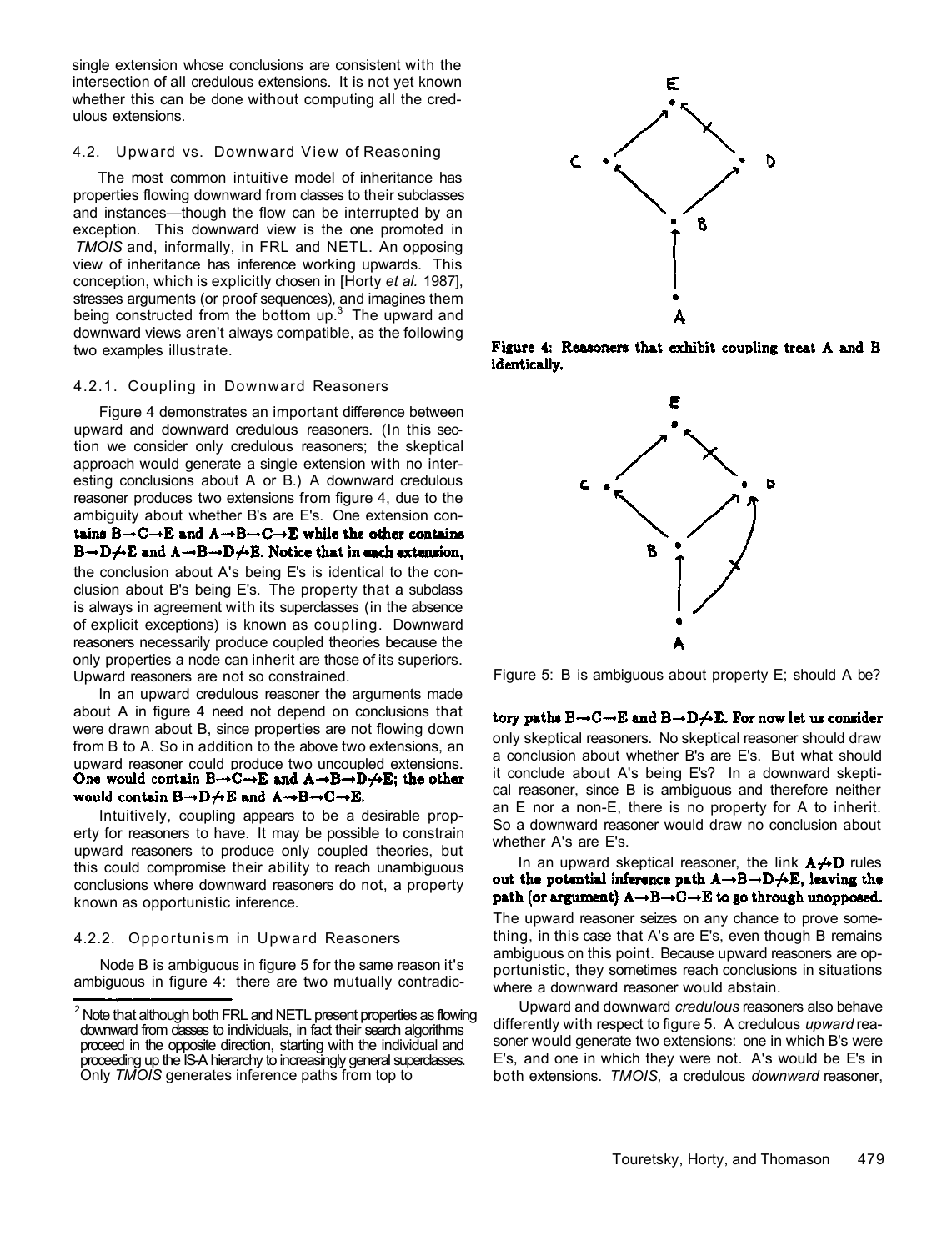would also generate two extensions, but the extension containing  $B \rightarrow D \rightarrow E$  would contain no conclusion at all about A's, since the potential path  $A \rightarrow B \rightarrow D \rightarrow E$  is cancelled by the  $A \nrightarrow D$  link.

# 4.3. On-Path vs. Off-Path Preemption

Figure 1, which contains a redundant link, supports two conflicting inference paths: CLYDE  $\rightarrow$  ELEPHANT  $\rightarrow$ GRAY-THING and CLYDE  $\rightarrow$  ROYAL-ELEPHANT  $\rightarrow$  GRAY-THING. The latter path is said to preempt $^8$  the former. Since royal elephant is on the path from Clyde to elephant, presumably it has more specific information about Clyde than elephant does. The redundant direct link from Clyde to elephant caused problems for early nonmonotonic inheritance reasoners precisely because shortest path algorithms don't correctly implement preemption.

An inheritance reasoner may adopt either of two versions of preemption, which we call *on-path* and *off-path preemption.* On-path preemption, first described in *TMOIS,*  is the stricter approach: one path may preempt another only if the preempted path contains a redundant link (or "level skip," as it's called in NETL) that would shortcircuit part of the preemptor. If a node interrupts a redundant link, as african-elephant interrupts the link from Clyde to elephant in figure 6, the preemption relation no longer holds. Figure 6 generates the two conflicting paths CLYDE  $\rightarrow$  ROYAL-ELEPHANT  $\rightarrow$  GRAY-THING and CLYDE  $\rightarrow$  APRICAN-ELEPHANT  $\rightarrow$  ELEPHANT  $\rightarrow$  GRAY-THING. Even though royal elephant is on the path from Clyde to elephant, preemption doesn't hold because royal elephant is not on any path from Clyde through African elephant to elephant; in other words, figure 6 contains no redundant links.

Choosing the downward view of reasoning for a moment, we note that royal elephants are not gray while African elephants are gray. Since neither class is a subclass of the other, and Clyde is an instance of both, he could inherit either one's grayness property. Clyde's grayness is therefore ambiguous, so the network should have two extensions. A similar argument holds if we choose the upward view of inheritance.

Sandewall argues that on-path preemption in *TMOIS*  is too restrictive, citing figure 6 as an example where our intuitions suggest that Clyde is unambiguously not gray [Sandewall 1986]. He proposes a more permissive rule, one which we call off-path preemption. The argument for off-path preemption begins with the fact that both royal elephant and African elephant's paths to gray thing must go through elephant. The fact that African elephants are typically gray shouldn't influence Clyde, because African elephants aren't explicitly gray, they merely inherit grayness from elephant. Royal elephant overrides the elephant node's grayness property with more specific information.

This argument does lead to the desired conclusion that Clyde is not gray in figure 6. Off-path preemption in gen-







Figure 7: A possible counterexample to Sandewall's net, with the same topology.

eral is more permissive (more willing to let one path override another rather than cause an ambiguity) than on-path preemption. But is it more intuitive?

Consider figure 7, which has the same topology as figure 6 but different node labels. Marines are typically men, and most men drink beer. Chaplains are typically men but they typically don't drink beer. George is a marine chaplain. In this sitution we are less certain that George doesn't drink beer, which the off-path version of preemption would insist is the case. Marines and chaplains are quite different from each other; possibly even antithetical. Both types of individual are rather different from the typical man. It is therefore difficult to predict which properties George will inherit from chaplain and which from marine. Perhaps the specific knowledge that chaplains don't drink beer should take precedence over what we know about men, but perhaps not. The most relevant missing bit of information is the rate of beer drinking among marines. If this is far higher than the rate of abstention among chaplains, one would be better off assuming George is a beer drinker than

<sup>3</sup> Instead of 'preemption," the term "preclusion" was USED in *TMOIS.*  The concept it the same.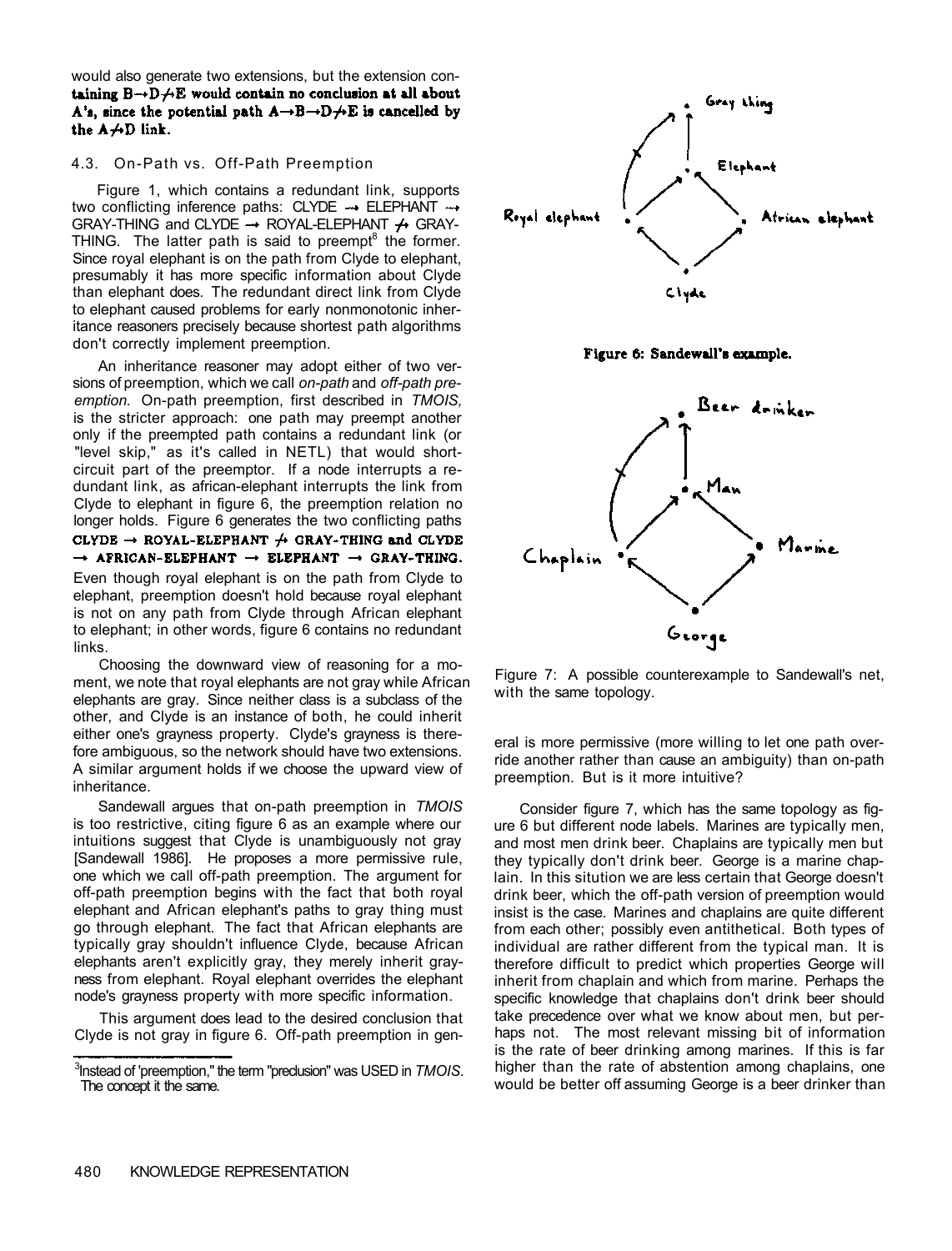Like Sandewall's system, the skeptical reasoner described in [Horty e*t al.* 1987] uses off-path rather than on-path preemption. A permissive view of preemption allows a skeptical system to reach conclusions where a strict on-path approach would see an ambiguity. On the other hand, a credulous reasoner that chose off-path preemption would simply produce a subset of the extensions allowable with on-path preemption; for credulous reasoners it may pay to take a more cautious, strict approach.

#### 4.4. Classical vs. Intuitive Notions of Consistency

According to classical logic, if it is possible to derive any pair of statements  $p$  and  $\sim p$  then the initial axioms are inconsistent and the only theory that the axioms generate is the one containing every statement. This theory of course destroys any useful information that may be contained in the axioms.

Graph-oriented approaches to reasoning avoid this problem, since a statement *A* cannot be derived from a set of statements *T* unless *T* creates a path supporting A. In fact, even strictly monotonic inheritance networks are non-classical in this respect, as we show in [Thomason *et al.* 1986]. Figure 8a is a classically inconsistent net: it contains the statements  $p(a)$  and  $\sim p(a)$ . Such a net might represent the sentences "Clyde is an elephant" and "Clyde is not an elephant." Although we can't use it to derive all possible statements, the logical inconsistency of the network is easily apparent.

This side-effect of graph-based reasoning is clearly desirable, since it enables graceful degradation of information retrieval in the presence of inconsistent data. Here, classicial logic is inadequate as a theory of inheritance reasoning, and should be replaced with a more adequate approach. In [Thomason *tt al.* 1966], we show that the simple fourvalued logic of [Belnap 1977a], [Belnap 1977b] is adequate for characterising monotonic inheritance.

In other cases, classical logic is overly liberal: figure 8b is not classically inconsistent. This figure could represent the sentences "elephants are gray" and "elephants are not gray." The two links of the figure are expressed in predicate calculus as  $(\forall x)[p(x) \rightarrow q(x)]$  and  $(\forall x)[p(x) \rightarrow \sim q(x)].$ As long as there are no instances of elephants, there is no logical contradiction here, even though the topology of the network is the same as that of figure 8a. *TMOIS* labels figure 8b inconsistent because even if there are no instances of p's, it makes no sense to simultaneously believe both "the typical p is a *q"* and "the typical *p* is not a *q"* Another argument for the inconsistency of 8b is that it simplifies things if networks with identical topologies are treated identically.

The intuitive notion of consistency put forth in *TMOIS,* 

<sup>4</sup>In fact, if marines art unusually avid consumers of bear, out might argue that marine should have a direct link to beer drinker. Such a link would be redundant as far as the marine node itself is concerned, but it would supply additional evidence in favor of beer drinking for particular instances of marine, such as George.



Figure 8: Two inconsistent nets.

motivated by the desire to talk about vaguely-specified concepts such as "the typical p," is at odds not only with classical logic but with the default and nonmonotonic logic formulations of inheritance as well. For example, figure 8b is usually expressed in default logic [Reiter 1980] as:

$$
\frac{p(x) : q(x)}{q(x)} \qquad \text{and} \qquad \frac{p(x) : \sim q(x)}{\sim q(x)}
$$

If multiple instances of p's exist, some may be inferred (via the first default) to be g's, and others (via the second default) not to be q's; in any case no contradiction will arise. The same is true in nonmonotonic logic, where figure 8b would be expressed as:

$$
p(x) \wedge M[q(x)] \rightarrow q(x)
$$
  

$$
p(x) \wedge M[\sim q(x)] \rightarrow \sim q(x)
$$

A conservative reasoner could refrain from assigning any interpretation to a net containing even a single inconsistency. But since an inconsistency in one part of the net doesn't necessarily affect inference in other parts, it may be possible to reason around the inconsistency and in some cases produce useful inferences.

#### 5. Conclusion

The study of inheritance reasoning has rapidly moved through stages similar to ones that deductive logic has passed through, at a much more glacial pace. Reflection on reasoning practices has produced a large body of patterns and generalizations relating to sound inheritance reasoning; this reasoning was formalized in *TMOIS,* and metatheoretical results were established about the formalization. In this paper, we have described the discovery of several dimensions along which alternative approaches to inheritance reasoning can be generated, all of which appear to be equally sound.

The existence of these approaches has many theoretical consequences, which we are exploring in our current research. The inheritance theory of *TMOIS* needs to be generalized; and other treatments of nonmonotonic reasoning may need to be liberalized. For instance, the modal

# not.<sup>4</sup>